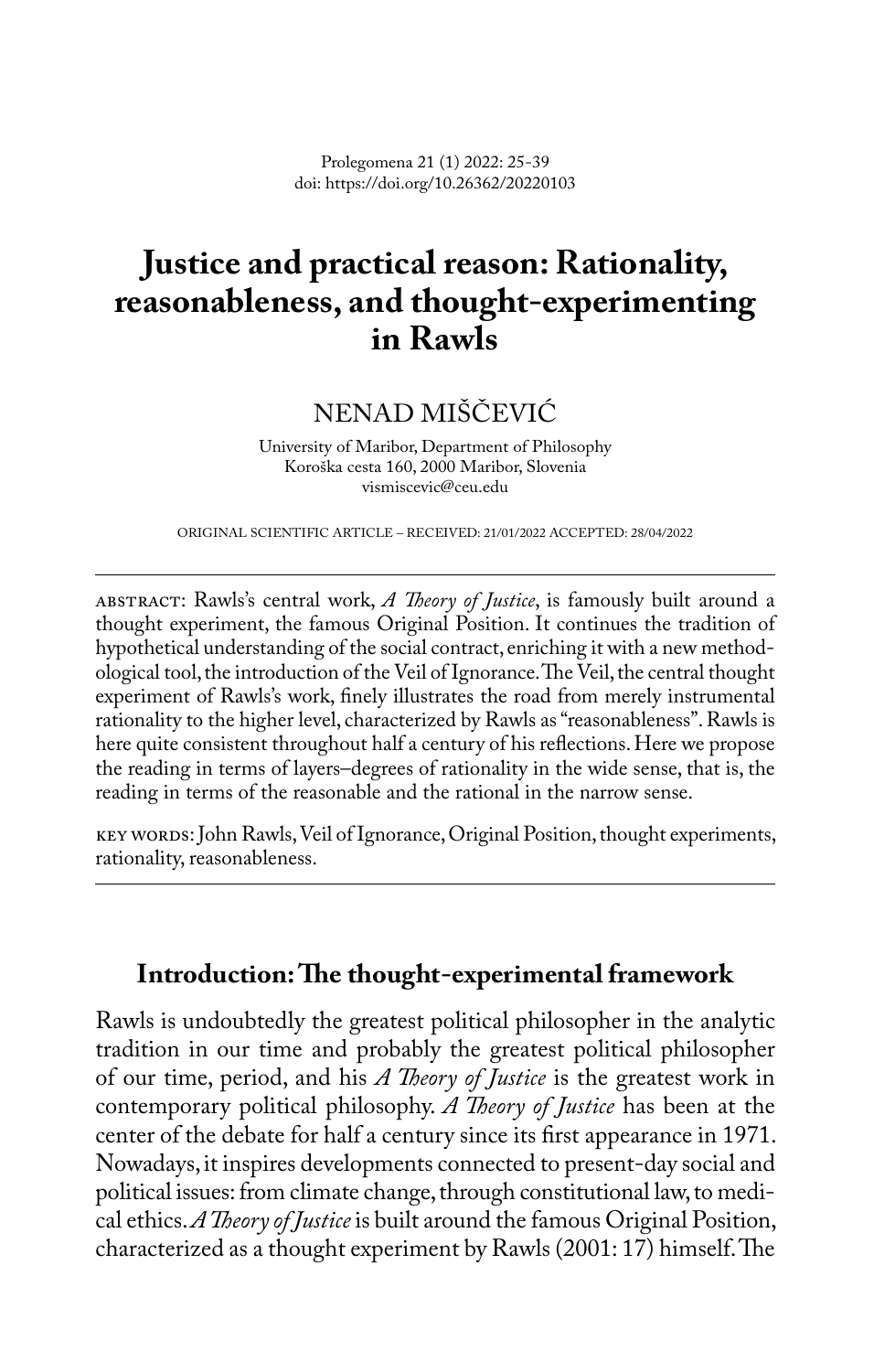significance of the Original Position lies in the fact that it is a device of representation or, alternatively, a thought experiment for public- and self-clarification. We are to think of it as modeling two things:

First, it models what we regard – here and now – as fair conditions under which the representatives of citizens, viewed solely as free and equal persons, are to agree to the fair terms of cooperation whereby the basic structure is to be regulated.

Second, it models what we regard – here and now – as acceptable restrictions on the reasons on the basis of which the parties, situated in fair conditions, may properly put forward certain principles of political justice and reject others. (Rawls 2001: 17)

We shall be interested in the Original Position and the Veil of Ignorance thought experiment and the relation between the Veil and the layers of practical reason. Our leading question will be how the reasonable and the rational are related in view of the Original Position. We understand the Veil as a means of passing to the higher level, supplementing the rational with the reasonable. Here is a brief preview: We begin with a summary of Rawls on thought-experimenting and a warning about the topic being neglected in the vast literature on the Original Position and the Veil. We briefly place it on a simple map of various approaches to a social contract. Then we go shortly through the typical stages of a thought experiment as implemented in the Original Position: first, the formulation of the experimental design; second, the presentation; third, the (typically imaginative) contemplation of the scenario and some piece of reasoning; fourth, the decision ("intuition") concerning the thesis/ theory to be tested; fifth, variations and generalizations from the result (intuitive induction); and finally, the search for reflective equilibrium by discussing the alternatives and building an "equilibrated" theory.

In section two, we move to the issue of rationality, reading it in terms of layers–degrees. In the Original Position thought experiment, we shall argue, one models one's convictions that come from one's reasonableness. On the opposite, more pragmatic interpretation, stability is the main point of the Original Position thought-experiment tactics. We defend the more epistemological alternative: it is the normative insight that primarily motivates the thought experiment, and the particular political considerations, like stability, are just side-constraints on the solution investigated by the thought experiment.

The concluding third section points to the vitality and contemporary relevance of thought experiments in the tradition of the Original Position. It lists open questions of political reflection that the thought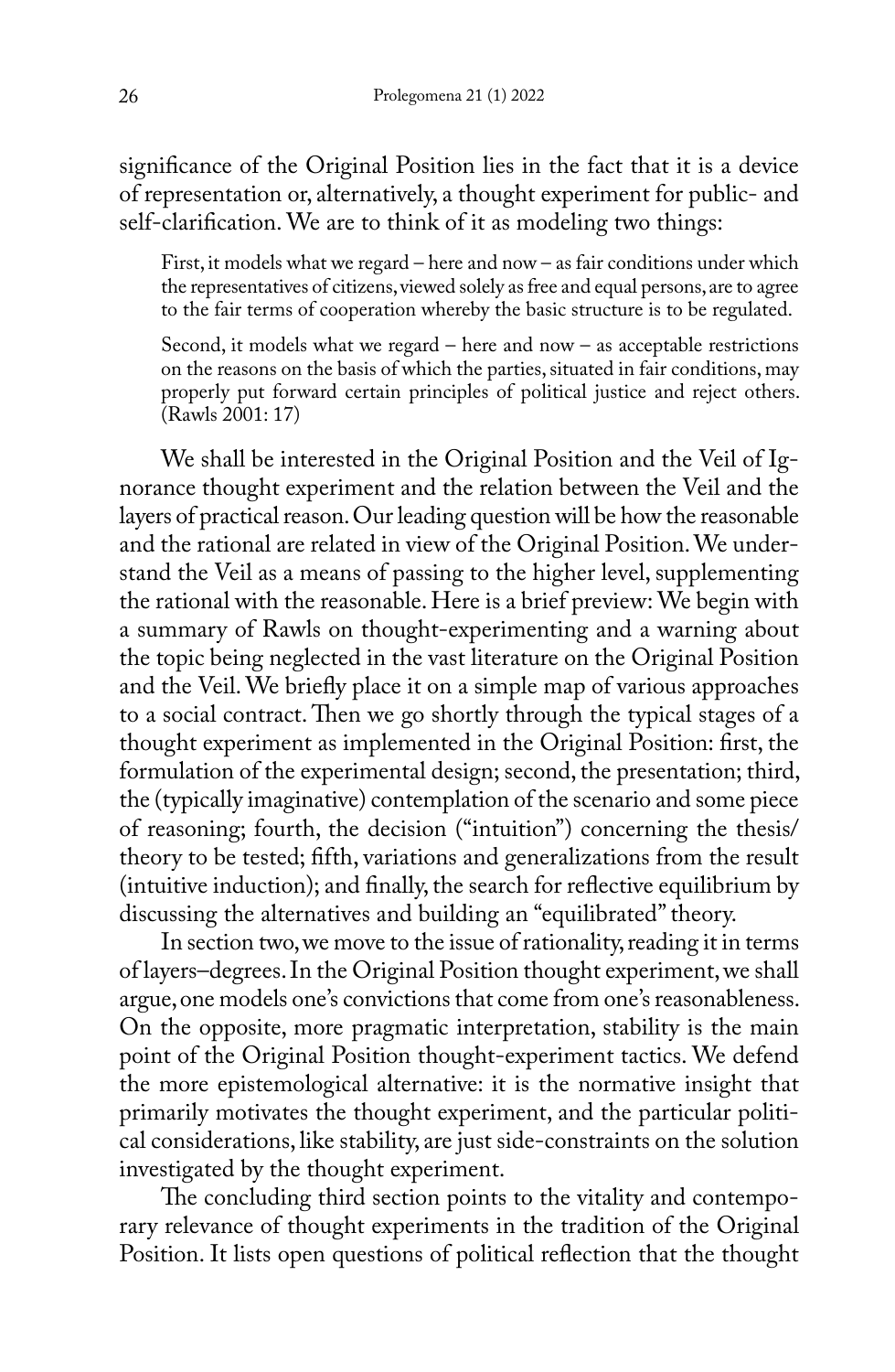experiment can usefully address. We also hope that our reading can be generalized to political thought experiments in general, such as Scanlon's and Habermas's upgrading of the parties in the initial position in various ways. There is the possibility of more egalitarian and social justice-related political thought experiments of the same general character worthy of exploring. So, to the task!

The Original Position is clearly a thought experiment, as Rawls (2001: 17 ff ) himself insists in his *Justice as Fairness*, with the Veil of Ignorance as its centerpiece.1 In his 1980 paper, Rawls famously characterizes his methodology as a "Kantian constructivism". "Constructivism" here seems to mean a kind of proceduralism: the view stressing the actual production of the theory by the thinkers doing the thought experiment and reflecting upon it. The result then determines the content of the principles of justice. Commentators talk about "hypothetical proceduralism" – we see "hypothetical" as referring to the thought-experimental nature of the construction procedure.

Here we encounter a strange paradox in the literature: a growing interest in methodology, accompanied by silence on the thought-experimental character of the central construction. For instance, Floyd (2015), in his "Rawls' methodological blueprint" – although discussing methodology – does not mention thought experiment at all. In *A Companion to Rawls* (Mandle and Reidy 2014), methodological chapters by Laden, Krasnoff, Freeman, Stemplowska, and Swift and Mandle also do not mention it in any of the hundred pages of material. The only author who does is Reidy (2014: 20), who speaks about "wild thought experiments". In the voluminous *Cambridge Companion to Rawls*, thought experiment is mentioned only in a single quote from Rawls himself. Three hundred forty pages of *The Philosophy of Rawls: Moral Psychology and Community* (Weithman 1999) have no mention of the psychology of reasoning in the Original Position (all sorts of issues are mentioned, but nothing on the cognitive psychology of the Original Position). Also, Hinton's (2015) very focused *The Original Position* does not contain much on the

<sup>1</sup> Let me quote Freeman on the Original Position as a thought experiment: "It may well be impracticable for you and me to bracket all our knowledge of our primary values and particular circumstances in making life choices. But the original position is a thought experiment, and like most thought experiments it depicts unrealistic if not physically impossible situations. Here once again it is important to emphasize just what the veil of ignorance and the original position are designed to do. The veil of ignorance is a vivid representation of the kinds of reasons and information that are relevant to a decision on principles of justice for the basic structure of a society in which moral persons regard themselves as free and equal" (Freeman 2007: 160).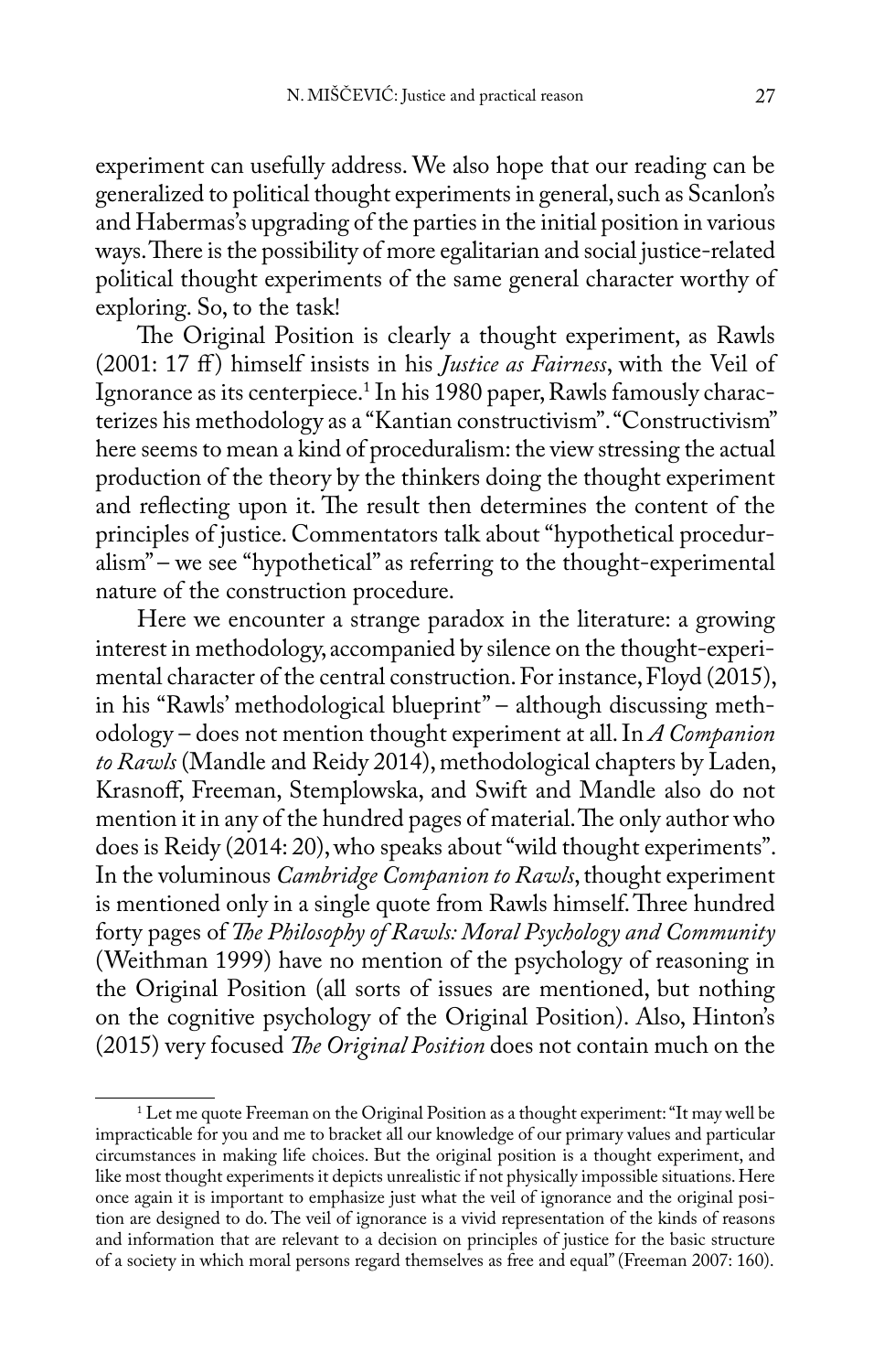Original Position as a thought experiment. In short, the Original Position thought experiment has not explicitly been analyzed as a thought experiment nor compared with other successful thought experiments in the history of philosophy. So let us point briefly to the general character, structure, mechanisms, and stages of the Original Position viewed as a thought experiment.

First, we need to place the Original Position thought experiment within the space of various social contract doctrines. Rawls started simply by adhering to the social contract doctrine, and the Veil and the Original Position came later (see the historical reconstruction in Gaus and Thrasher 2015). So, start from the contract tradition and distinguish the views that see the contract as a real, historical event (Hobbes) and those that see it as a hypothetical one, and place Rawls among the latter:

> social contract ↙ ↘ real *hypothetical*

Next, distinguish *contractarian*, prudential agreement between rational egoists roughly equal in power (Gauthier), from *contractualist* agreement of free and equal moral persons, and place the Rawlsian agreement in the latter category:

> **HYPOTHETICAL** ↙ ↘ contractarian *contractualist*

Then distinguish two kinds of contractualist scenarios. In the first one, the persons are left as they are, without theoretical "retouch" or any sort of embellishment (Kant). In the second, the retouched one, they are thought-experimentally somewhat transformed, intellectually and morally embellished. We noted with Freeman that the imagined thoughtexperimental situation in the Original Position is "unrealistic if not physically impossible". So, clearly, Rawls belongs to the latter category:

> CONTRACTUALIST ↙ ↘ realistic *retouched*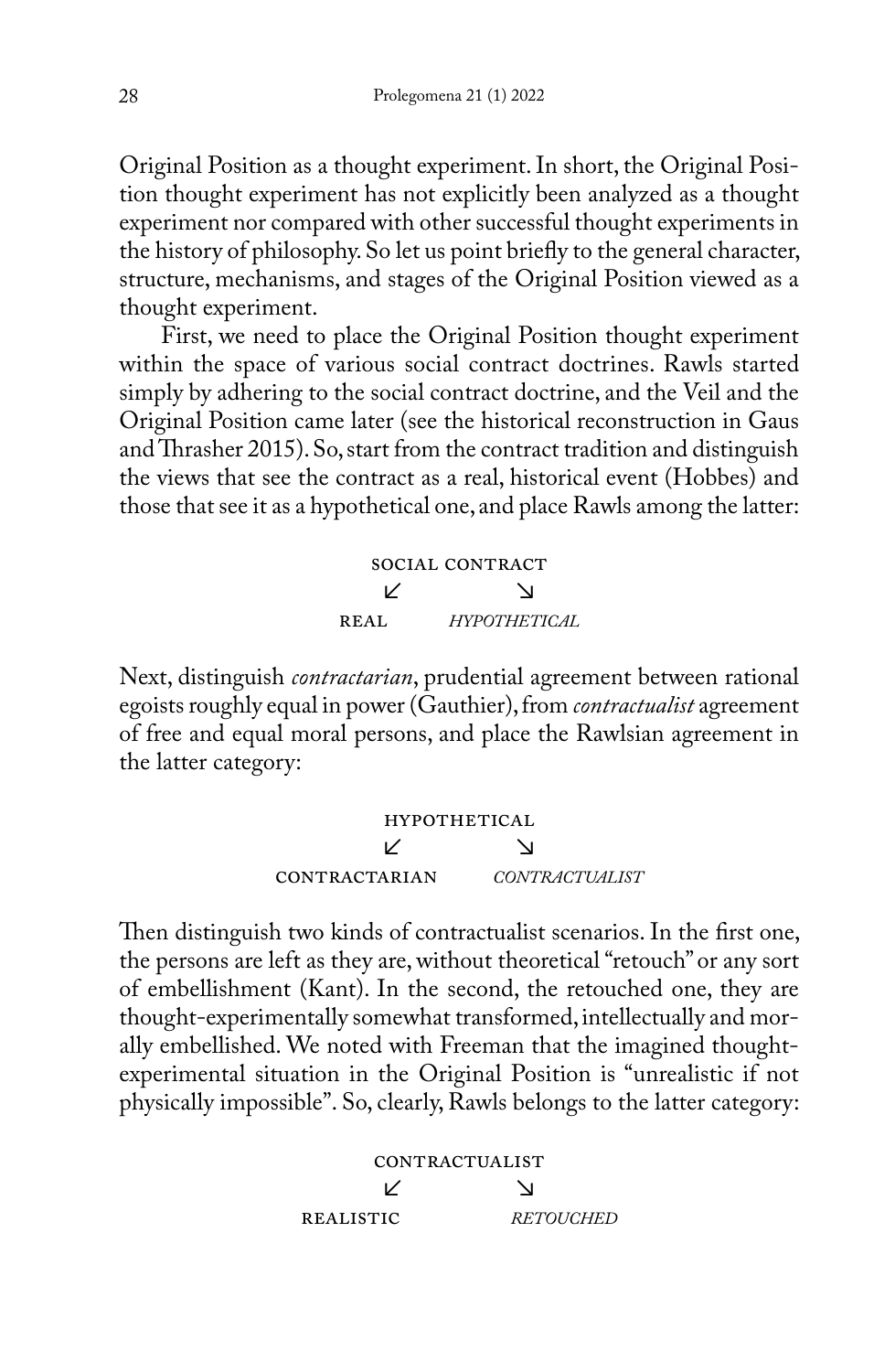Next, we distinguish two kinds of retouch: either idealizing, to some extent (Habermas, Scanlon), or simply ignorance assuming.

**RETOUCHED**

\n
$$
\angle
$$

\n**IDEALIZED**

\n*IGNORANT IN IMPORTANT RESPECTS*

The Original Position thought experiment belongs to the latter category. To summarize: Rawls's project is hypothetical and contractualist, with important retouch of the characters imagined, namely with the assumption that they are ignorant of the important aspects of their position and their actual motivations.

Consider now the stages of the thought experiment (for the general theory of stages of thought experiments, see Miscevic 2022: ch. 2). Start with a hypothetical *stage zero* of the author's construction of the thought experiment. He (I have Rawls in mind) has to decide the general shape and the details of the scenario to be presented, as the experimenter does in real-life laboratory experiments.

At *stage one* comes the presentation of the scenario thus constructed to the experimental subject. Here, as we shall see, Rawls is quite stingy with information. The reader is imagined to be behind the Veil of Ignorance and ignore important features of her life and her general situation. (As one of my reviewers noted, we should stress that the parties are not aware for which stage of the society's history they are making a decision. And the same is with resources: the society might be at a stage where lots of natural resources are available, or where the resources have been all used up. The parties of the Original Position are also heads of families, so Rawls expects the parties to make a decision, partly from a position of the next generation, or the next-next generation). But how the reader should reason in this situation is far from clear, as "concrete and specific matters of justice" are also to be considered. The role of particular items of ignorance (shall I be male or female?) and the form and function of my specific judgments I am to form (I don't want to be discriminated in the latter case) are hardly even sketched (commentators like Freeman have been jumping in with more concrete proposals). The stress is on principles tested by the particular judgments, and here the presentation is somewhat more detailed and informative. And finally, the bulk of information goes to a comparison of various proposed principles and doctrines, like utilitarianism, that are supposed to support their various versions.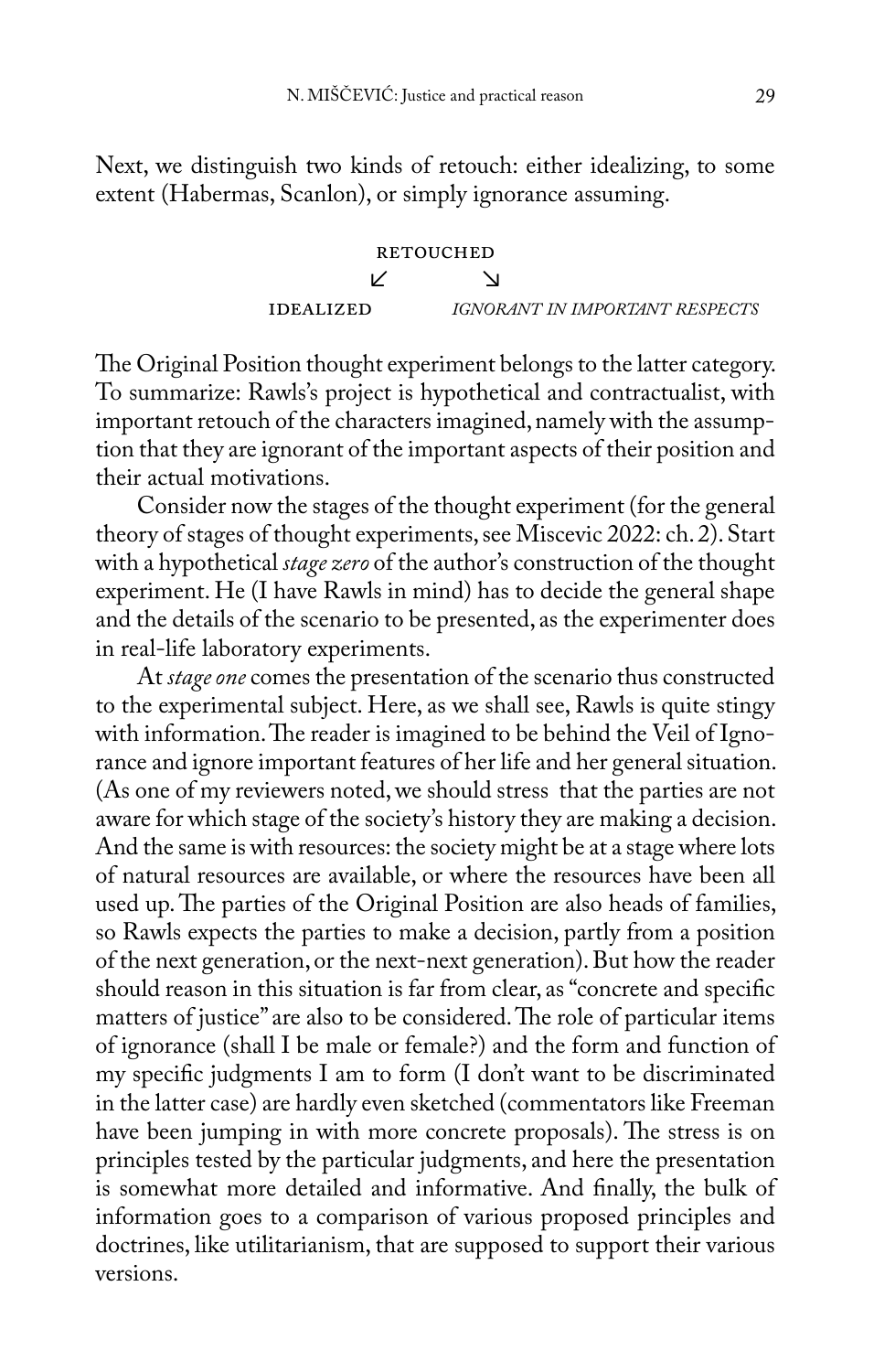At *stage two*, the experimental subject comes to understand the questions she is asked: from the very concrete ones (how would you feel if you had modest professional abilities and had to live in a strongly meritocratic society?) to the more general ones (how do you feel about racial discrimination?) and to the very general and most crucial questions (what principles would you accept for the society you are going to live in?).

At *stage three* comes the tentative production, "modeling" of the scenario at the conscious level. I imagine being. Then some unconscious processing might get in. The stage concerns the production of the answer, involving the generation of intuition, for instance, how I would feel in the victim's shoes. This probably involves reasoning at the unconscious level; for example, I might have to control my arrogance and belief that yes, my colleagues are not as good as I am, and the like. This might result in an immediate, unconscious intuition, such as yes, I would feel terrible....

At the *fourth stage*, the thinker comes out with explicit judgment (intuition) at the conscious level, usually geared to the particular example and having little generality (again, I would feel terrible, etc.). This ends the core thought experiment.

There is a *fifth stage*, which Rawls does not explicitly consider in his description of the thought experiment. The thinker often has to do some varying and generalizing at the conscious and reflective level and, perhaps, at the unconscious one too. Sometimes this process of going through related micro-thought experiments is called intuitive induction. I end up with a general belief that my behavior is morally unacceptable no matter what; such kind of treatment is awful; I would feel this for sure if someone did treat me thus. Here, some very important issues come into play. Who is to participate? The liberal tradition suggests it should be all members of the society. But how far does "society" go? The contrast of statism and cosmopolitanism raises its head here.

Then, I, the reader, am supposed to be reflective enough and go one step further, to *stage six*, which is very much privileged by Rawls. First, I consciously perform the aggregation of micro-thought experiments; second, I try to harmonize the results of these micro-thought experiments with each other; and finally, I arrive at a judgment of their coherence with other moral intuitions. In other words, this philosophical unification can be described in terms of reflective equilibrium, first narrow and then wide. In the latter, the general knowledge of a more empirical kind is brought into play. I arrive at the important and challenging task of comparing the result with all we know about life and politics, both at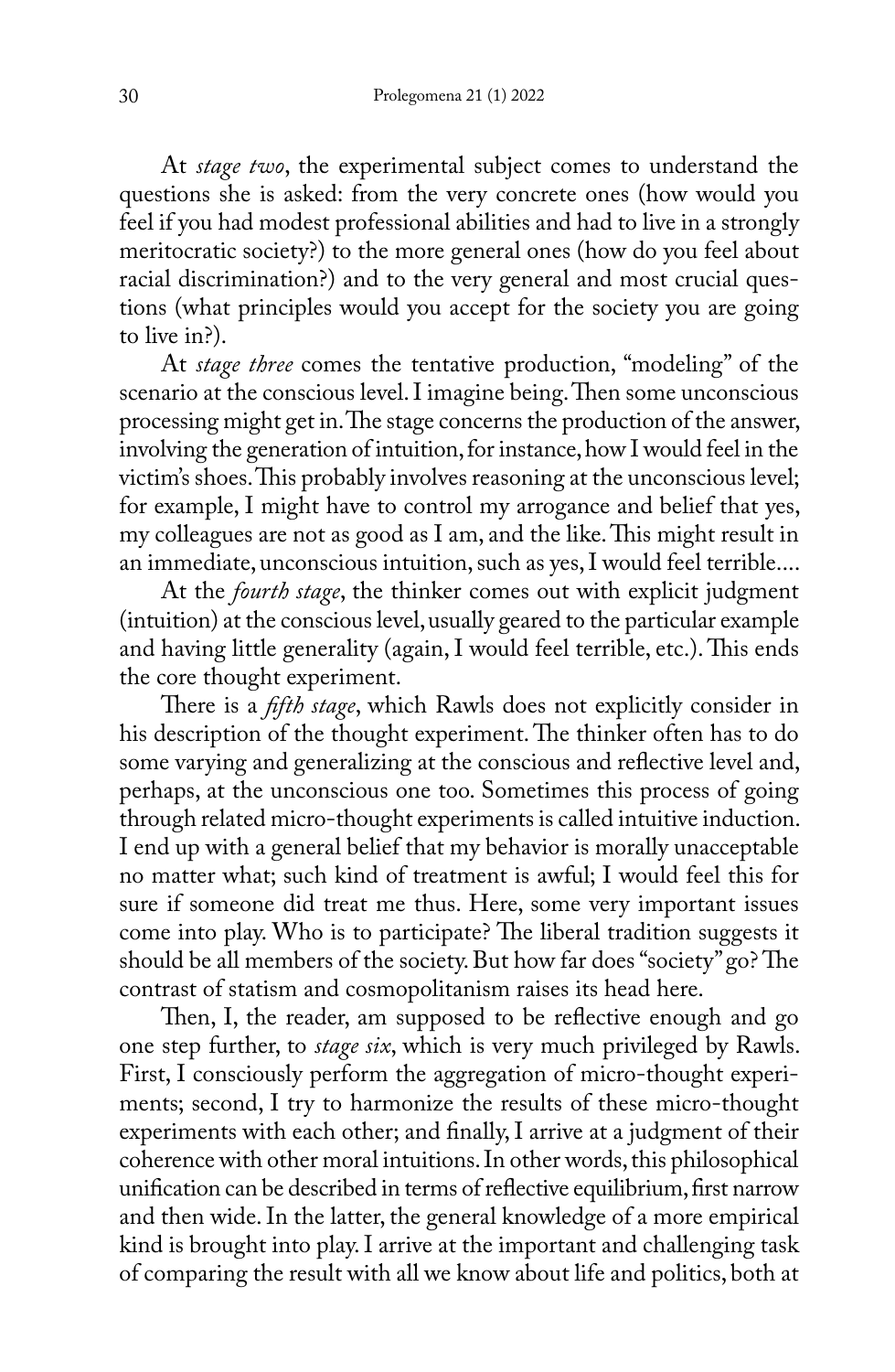the personal experiential level and from history and social and natural sciences, reaching a wide reflective equilibrium as the final result.

What can we learn from such an analysis? One topic is the role of rationality in the whole process, and to this we now turn.

## **Rationality, reasonableness, and thought-experimenting**

We now address the issue of rationality from the specifically thoughtexperimental position. First, a terminological remark. It is well known that in *A Theory of Justice* (1971), Rawls talks of "rationality", and then in later works (at least from the beginning of the 1980s) introduces the "reasonable" as a higher form of reason-following attitudes. In his usage, the rational person is "thought to have a coherent set of preferences between the options open to him" (Rawls 1971: 124). Such a person ranks these options according to how well they further his or her purposes and follow the dictates of his or her desires. In *Political Liberalism*, he introduces the notion of the "reasonable", by first pointing to everyday speech: "We say: 'Their proposal was perfectly rational given their strong bargaining position, but it was nevertheless highly unreasonable, even outrageous'" (Rawls 1993: 48). Rawls (1993: 48) then notes that persons are reasonable in one basic aspect when "they are ready to propose principles and standards as fair terms of cooperation and to abide by them willingly". Then he stresses the contrast between the two notions: "What rational agents lack is the particular form of moral sensibility that underlies the desire to engage in fair cooperation as such, and to do so on terms that others as equals might reasonably be expected to endorse" (Rawls 1993: 48). And he adds, quite dramatically, that rational agents come close to being psychopathic when their interests are solely of benefit to themselves.

There is no terminological duality in *A Theory of Justice*, whereas in the later work, it becomes crucial. This raises a number of issues. There is a terminological problem of characterizing the wider genus of reasonfollowing attitudes that would encompass the two kinds. I shall talk about "wide rationality" to refer to the genus. How should we understand the two kinds? I propose a reading in terms of stages or layers–degrees of accordance with reason – the wide rationality. We would then have two basic layers or stages of reason-following attitudes (or rational attitudes in the wider sense of "rational"): the lower level of mere rationality and the higher level of being reasonable.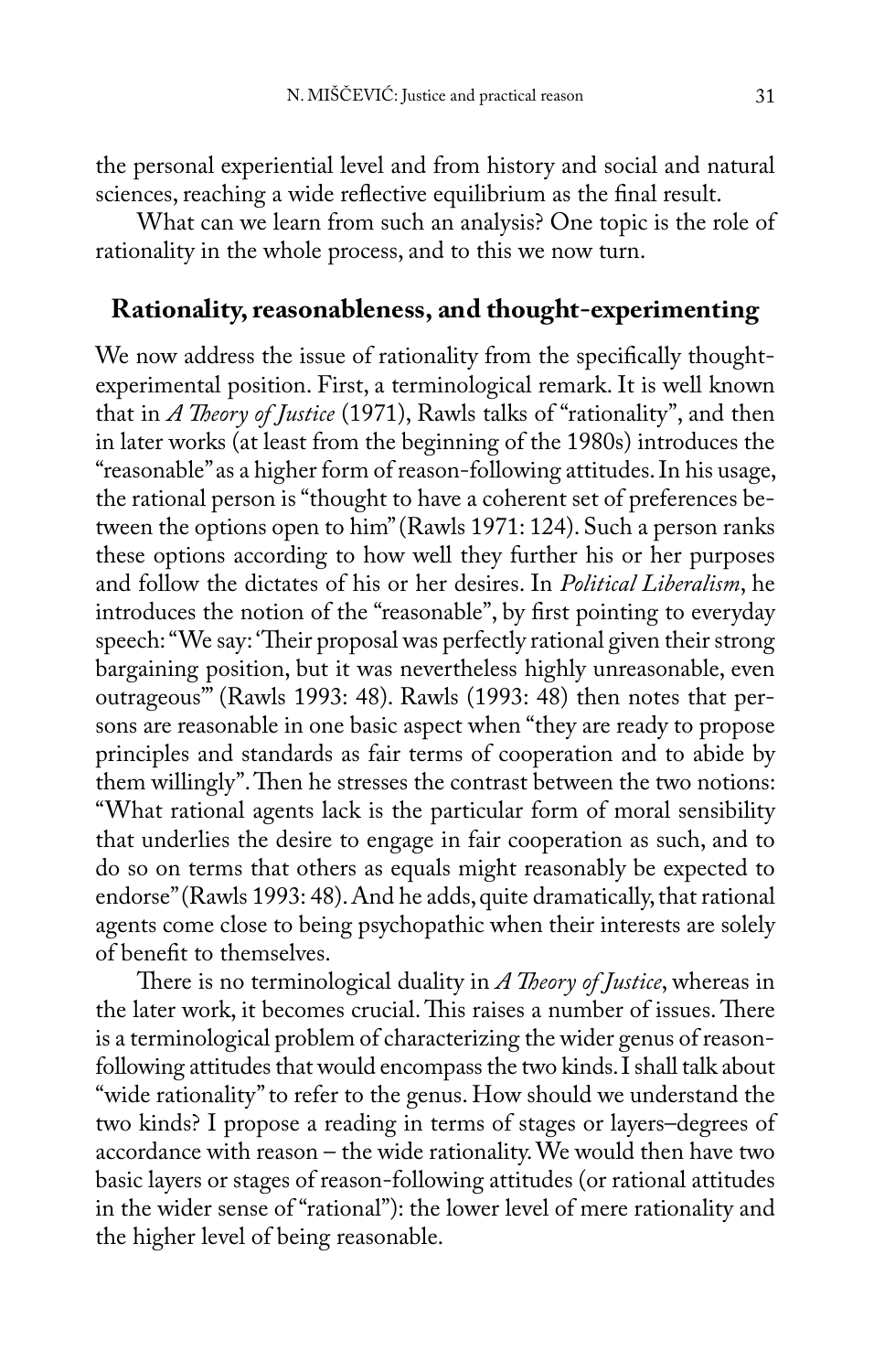However, the central issue is the following: How are the reasonable and the rational related in view of the Original Position? In the literature, one finds two interpretations. In the first interpretation, the higher kind, the reasonable, is, so to speak, supporting from the outside the rational decisions taken from behind the Veil. In the second interpretation, the reasonable is immanent in the construction of the Original Position, though not mentioned under this name in *A Theory of Justice*: the Veil is a means of passing to the higher level, from rationality to reasonableness. In the first interpretation, it is stability that is the main point of reasonableness. Weithman points to the connection between the two:

Rawls then uses what I have called the "basic stability argument" to show that members of the WOS [well-ordered society] would affirm their sense of justice on the basis of their diverse comprehensive doctrines. He assumes that people follow their comprehensive views. The second and third steps of the argument […] say that an overlapping consensus would obtain in a WOS. (Weithman 2011: 340)

However, this seems to minimize the role of reason in the construction of the Original Position thought experiment. No wonder some have claimed "that Rawls's new-found concerns with stability and consensus had resulted, in the words of one critic [i.e., Holmes 1993: 39], in 'a slighting of economic justice and the plight of the worst-off, which was central in *Theory of Justice*'" (Wenar 2004: 265). Other criticisms in a similar spirit came from Brian Barry (1995), Susan Moller Okin (1993), and Bruce Ackerman (1994).

My preferred alternative is the second interpretation: reasonableness is immanent in and constitutive for the Original Position thought experiment because it takes the rational parties from their simple rationality to the higher normative (quasi-moral) condition. In the Original Position thought experiment, we model our convictions that come from our reasonableness. Rawls himself seems to have seen matters in this way, 10 years after his *A Theory of Justice*:

... the reasonable conditions imposed on the parties in the original position constrain them in reaching a rational agreement on principles of justice as they try to advance the good of those they represent. In each case the reasonable has priority over the rational and subordinates it absolutely. (Rawls 2001: 82)

This is very different from the first interpretation. Consider the second interpretation reading by Leif Wenar:

The original position is a thought experiment meant to move from [...] conceptions of fairness, freedom, and equality to determinate principles of justice. In the original position, rational representatives of reasonable citizens choose principles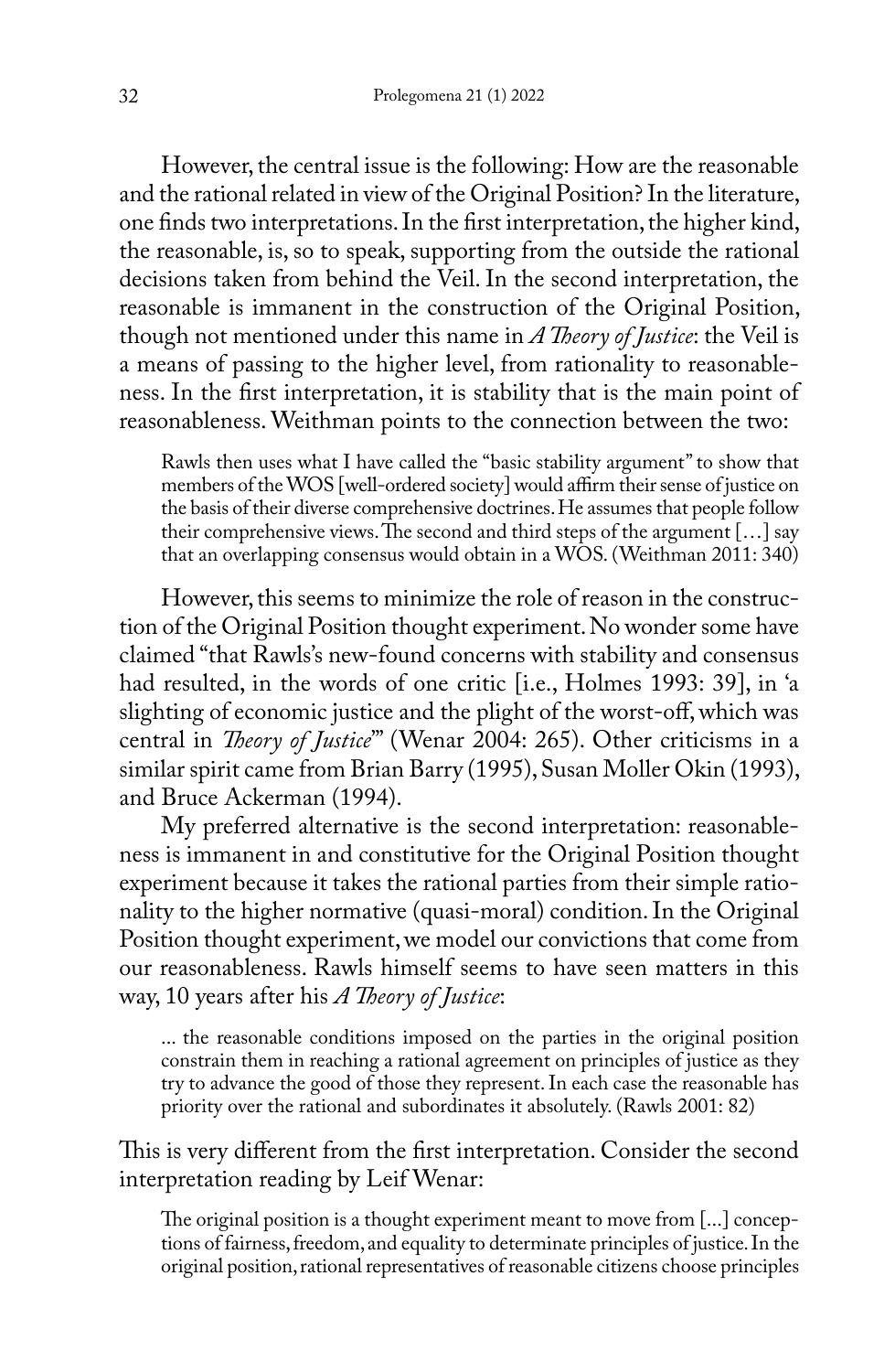of justice under conditions that are reasonable relative to the conceptions of citizen and society outlined. (Wenar 2004: 271)

I very much agree. One should look at Rawls's works like "Kantian constructivism" (1980) and *Justice as Fairness* (2001) for the relevant formulations of the constitutive role of reasonableness in the thought experiment. Here is a typical quote:

… the Reasonable presupposes and subordinates the Rational. It defines the fair terms of cooperation acceptable to all within some group of separately identifiable persons, each of whom possesses and can exercise the two moral powers. All have a conception of their good which defines their rational advantage, and everyone has a normally effective sense of justice: a capacity to honor the fair terms of cooperation. The Reasonable presupposes the Rational, because, without conceptions of the good that move members of the group, there is no point to social cooperation nor to notions of right and justice, even though such cooperation realizes values that go beyond what conceptions of the good specify taken alone. The Reasonable subordinates the Rational because its principles limit, and in a Kantian doctrine limit absolutely, the final ends that can be pursued.

Thus, in the original position we view the Reasonable as expressed by the framework of constraints within which the deliberations of the parties (as rationally autonomous agents of construction) take place. (Rawls 1980: 530)

The rational/reasonable contrast helps to understand the division of the thought-experimental situation into two micro-scenarios. In the first, we are invited to imagine persons endowed with their normal skills and powers, ascribing to them a certain amount of reasonableness and the will to live together. They search for a common arrangement, a contract. Then, in the second, these persons are represented by "parties" behind the Veil of Ignorance. Here is a quote from Rawls in *Political Liberalism*:

Two different parts of the original position must be carefully distinguished. These parts correspond to the two powers of moral personality, or to what I have called "the capacity to be reasonable" and "the capacity to be rational". While the original position as a whole represents both moral powers, and therefore represents the full conception of the person, the parties as rationally autonomous representatives of persons in society represent only the rational: the parties agree to those principles which they believe are best for those they represent as seen from these persons' conception of the good and their capacity to form, revise, and rationally to pursue such a conception, so far as the parties can know these things. (Rawls 1993: 305).

#### Freeman joins in:

… a rarely noted feature of his argument: it involves in effect two social contracts. First, hypothetical agents situated equally in the original position unanimously agree to principles of justice. This agreement has attracted the most attention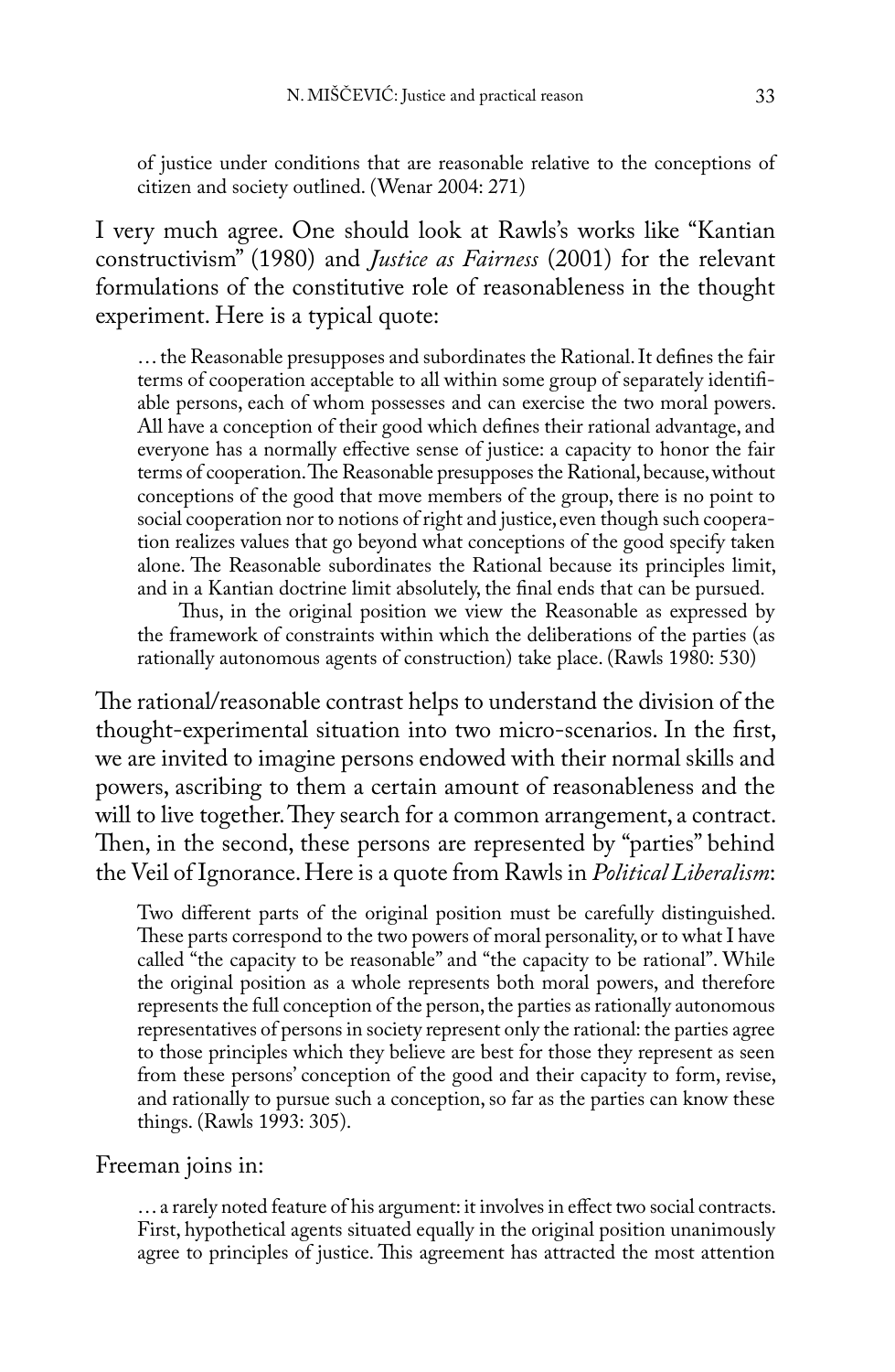from Rawls's critics. But hypothetical agreement in the original position is patterned on the general acceptability of a conception of justice by free and equal persons with a sense of justice in a well-ordered society. (Freeman 2007: 183)

The two micro-scenarios correspond to the two kinds of reasonfollowing attitudes. The parties in the initial micro-scenario are egotistical and rational; thanks to the Veil of Ignorance, in the second micro-scenario, they start approaching reasonable views about justice. So much about the contrast and the virtues of the first interpretation.

At this point, a critic might object that the defender of the first interpretation, Weithman, did build reasonableness into the Original Position itself by referring to his claims like the following:

… the conclusion about full deliberative rationality that Rawls really wants, a conclusion I expressed as:

 $C_{\text{pr}}$ : Each member of the WOS judges, from the viewpoint of full deliberative rationality, that the balance of her reasons tilts in favor of maintaining her desire to live up to the values and ideals of justice as fairness. (Weithman 2011: 303).

Unfortunately for Weithman,  $C_{pI}$  is not explicit enough as a claim of the inner involvement of reasonableness in the thought-experimental construction of the Original Position. Other authors join in, coming close to the second interpretation. For instance, Larry Krasnoff (2015), in his summary of the issue, entitled "The reasonable and the rational", talks of the rationality of liberal political values, which are meant to be expressed in the constraints of the Original Position itself, and claims that "these constraints are justified because they express the idea of the reasonable, the desire to justify political principles on terms that all can equally accept. The reasonable subordinates the rational, in the sense that we should rationally justify our political claims only in reasonable terms" (697).

I believe that the need for a higher form of wide rationality is already implicit in *A Theory of Justice*. Rawls in *Justice as Fairness* points to *A Theory of Justice* (§§ 3 and 4) as already illustrating the same normative demands (characterized in *A Theory of Justice* as "moral"). *Justice as Fairness* takes us explicitly from economic means–end rationality to the higher level, involving normative demands: in *A Theory of Justice*, it is still called "rationality"; in the later work, it is "the reasonable". As Rawls (2001:82) notes in *Justice as Fairness*, the distinction parallels Kant's distinction between the hypothetical imperative and the categorical imperative.

The general methodological framework just noted takes us from general theory to particular "applied" philosophical problems. To use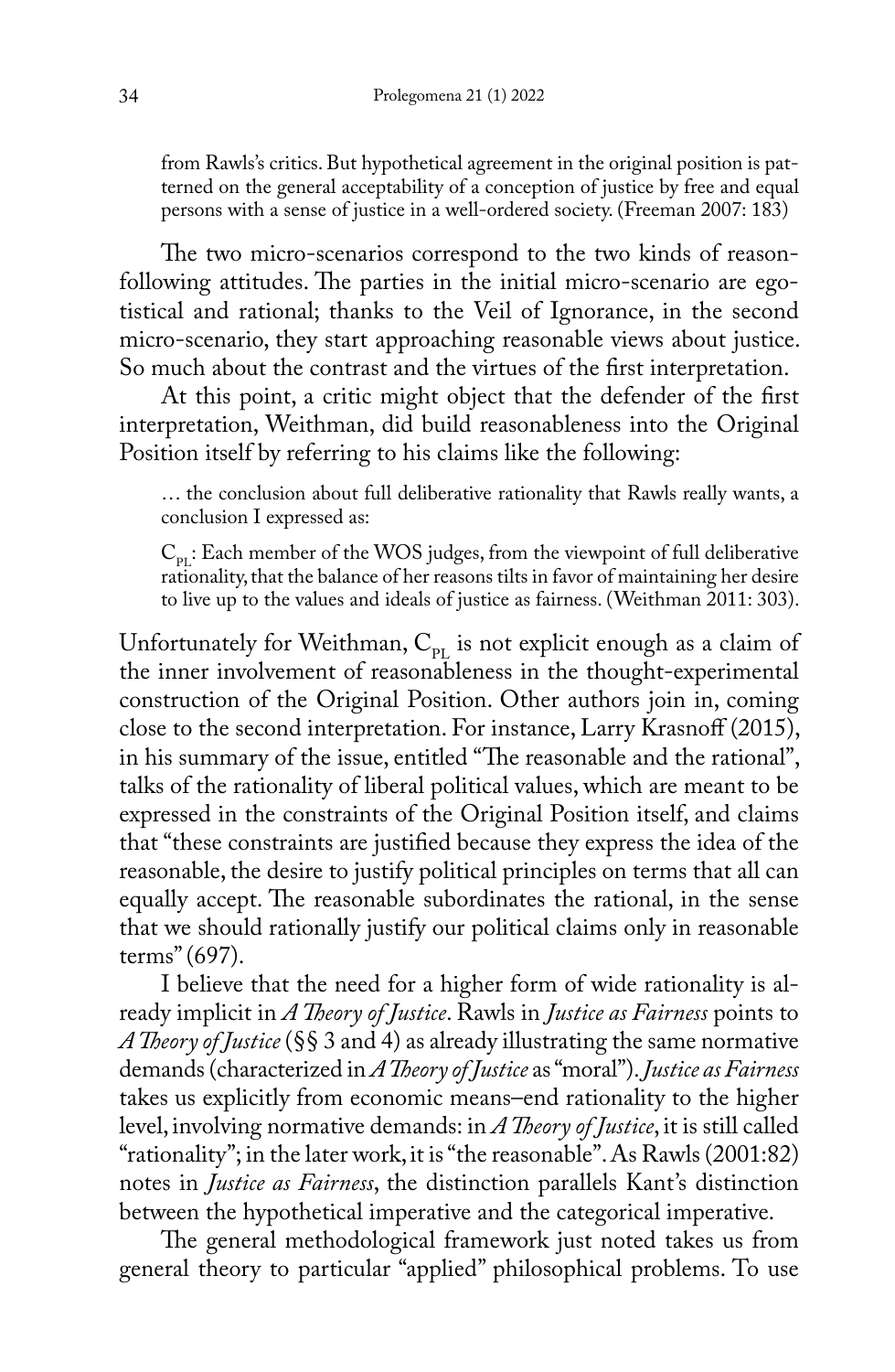the helpful metaphor of upward/downward movement in philosophy by Jonathan Wolf (2019), who speaks of two directions in reflection – the descending and the ascending – the thrust of *A Theory of Justice* clearly belongs to the former.2 This is typical for political thought experiments. Take the classical paradigm of Plato's *Republic* featuring a downward movement, application of a general theory, and the definition of justice. Veil-of-Ignorance literature is strictly in this tradition; it appears to be one of the most promising applications of general philosophical strategy to particular issues of our time! To summarize: The basic convictions constitutive of the idea of the Veil come from our reasonableness; it is the highest level of accordance with reason that is constitutive for the thought experiment.

### **Conclusion and the way forward**

Our overview, hopefully, points to the general importance of thoughtexperimenting in the methodology of political thought, which is interesting for political epistemology, the discipline at the intersection of political philosophy, epistemology, and empirical psychology. As we just noted, the basic convictions constitutive for the idea of the Veil come from our reasonableness: it is the highest level of accordance with reason that is constitutive for the thought experiment.

The central thought experiment of Rawls's work, the Veil, finely illustrates the road from merely instrumental rationality to the higher level, characterized by Rawls as "reasonableness"; Rawls is here quite consistent throughout half a century of his reflections. The Veil continues to inspire philosophers. Famous thought-experimenters Habermas and Scanlon come close to it, with important changes. A legion of authors employs the Veil or Veil-like political thought experiments to central political issues of our time, from cosmopolitanism to ecology. It is not merely "a part of our usable past", as some critics (Forrester 2019: 279) would claim; it is alive and well and ready to be further developed in any direction needed.

This brings us to the open questions and further possible developments of the Rawlsian thought experiment and its lessons. Here my preference would be for more egalitarian and social justice-related

<sup>2</sup> Wolf (2019) calls the opposite direction the one of ascending or "engaged" philosophy: from a particular problem to general insights, say from ideological (say, religious) conflicts to principles for peaceful cohabitation. Rawls's *Political Liberalism* might be an example in this direction.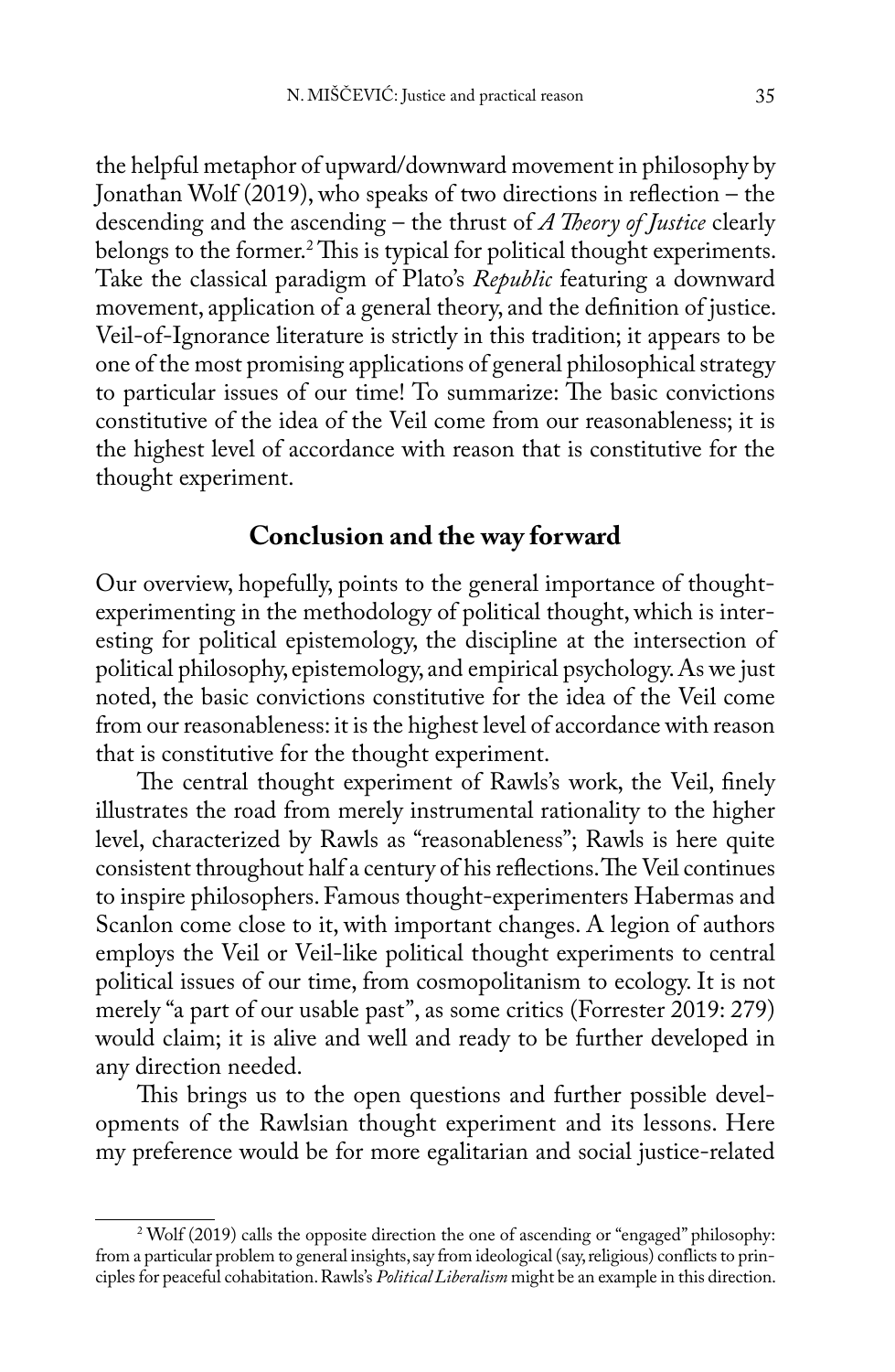political thought experiments, perhaps in the manner of Scanlon, but more leftist than his work, thus combining the political spirit of Rawls with the methodological suggestions from Scanlon (and Habermas as well, but let us leave this for another occasion).<sup>3</sup>

Further, but still very close to our topic, one can use political thought experiments against politically vicious epistemology. Consider the typical epistemic-political vices, like polarization and tendency to extremism: how can the spirit of thought-experimenting help? By respecting and interiorizing the diversity of perspectives and thus leading to toleration, which is the strategy Rawls anticipated in *Political Liberalism*. This strategy would also offer theoretical services to worried continentals, from H. Arendt on: they lucidly see the problem, and thought experiments can then provide a more rational, worked-out response.

The critics of Rawls stressed his connections to his contemporaries and to political problems of his time, suggesting that the present-day issues escape the Rawlsian perspective (the most detailed in this tradition is perhaps Forrester 2019). My proposal would go in the opposite direction, suggesting widening and deepening the range of application. There is no need to stay with classical market liberalism; one can go more towards the left, preserving the Rawlsian spirit.

Also, and crucially, one can address the issue of the range of participants in the Original Position, following the proposals of Beitz (1979) and Pogge (1989, 2013). The world is becoming more and more connected. We need to widen the pluralist perspective! So, stress the possible cosmopolitan basic structure, working out a possible thoughtexperimental perspective (along the lines of authors like Beitz and Pogge, and against the original reservations of Rawls himself). Forrester (2019), in her book on Rawls, dedicates a chapter to this perspective: "In the face of the crises of the 1970s, many political philosophers tried to extend the Rawlsian rules across time as well as space, into the future as well as across the globe" (172). So, we have both aspects of the kind recognized by Wolf: the upward, "engaged" aspect, concerned with answering the challenge of globalization, and the downward aspect, building a wide cosmopolitan theory of justice, to be applied to particular concrete issues. Of course, there is more available at the level of concrete political arrangement: on the one hand, the role of trans-national, but less than

<sup>&</sup>lt;sup>3</sup> On my reading, Rawls is closer to Scanlon than Scanlon himself thinks (and also Joshua Cohen in his "The original position and Scanlon's contractualism" in Hinton 2015).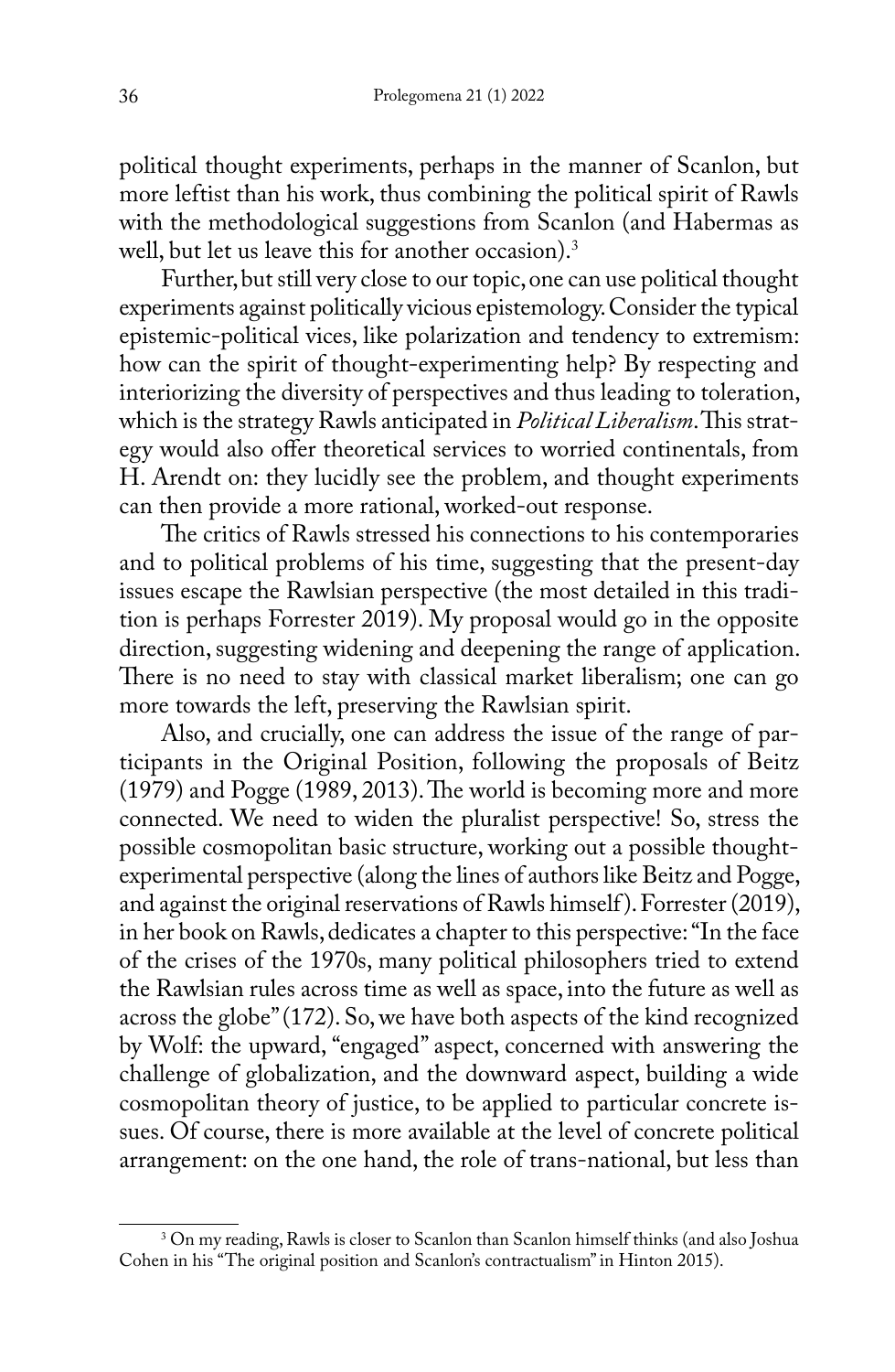global systems, prominently the EU, and on the other, the issue of multipolarity and the task of bringing together the present-day main players.

So much about global issues. On the more local side, consider the groups within and the issues connected to diversity. Here, the upward development ("engaged" political philosophy) would turn to new or newly discovered prominent groups, marked, for instance, by race, gender, sexual orientation, disabled people, and a lot of other groups (see Rawls 2001: §19, anticipating the use of Rawlsian strategy concerning groups of different ethnic status and the like; but note that Rawls is very reserved about these issues, as my reviewer pointed out). In the relevant thought experiments, we shall be invited to take their perspective, from behind the Veil.

What will come after cosmopolitanism and topics of pluralism? One direction is thought experiments concerning environmental issues and the relation of cosmopolitanism and environmentalism, and then, probably, a whole range of new problems.4 In brief, Rawlsian thoughtexperimenting is alive and well and could, in its general form, overcome the political limitation of its time of birth and continue into our future, philosophical as well as political.

#### **Acknowledgments**

This paper was presented at the conference "*Teorija pravednosti*: pedeset godina poslije" ("*Theory of Justice*: Half a century later") held in Zagreb, November 16–17, 2021. Thanks to Miomir Matulović, with whom I have been teaching Rawls for several semesters to law students, as well as to Ana Matan and Janos Kis for the discussion in Zagreb. I am also grateful to the anonymous reviewer of *Prolegomena* for the useful comments.

#### **References**

Ackerman, B. 1994. "Political liberalisms", *Journal of Philosophy* 91(7), 364-386.

Barry, B. 1995. "John Rawls and the search for stability", *Ethics* 105(4), 874-915.

Beitz, C. 1979. *Political Theory and International Relations* (Princeton, NJ: Princeton University Press).

<sup>4</sup> Notice, for example, the title of Martin D. Carcieri's book: *Applying Rawls in the Twenty-First Century: Race, Gender, the Drug War, and the Right to Die* (2015). There is more; for example, new technologies like humanoid robots. Might we need new principles and their top-down applications? Here we can only be guessing. Not to mention methodological issues and innovations, like testing the reactions to the Veil of Ignorance in an experimental setting; see, e.g., Wolf and Dron (2015), as well as Huang, Greene and Bazerman (2019).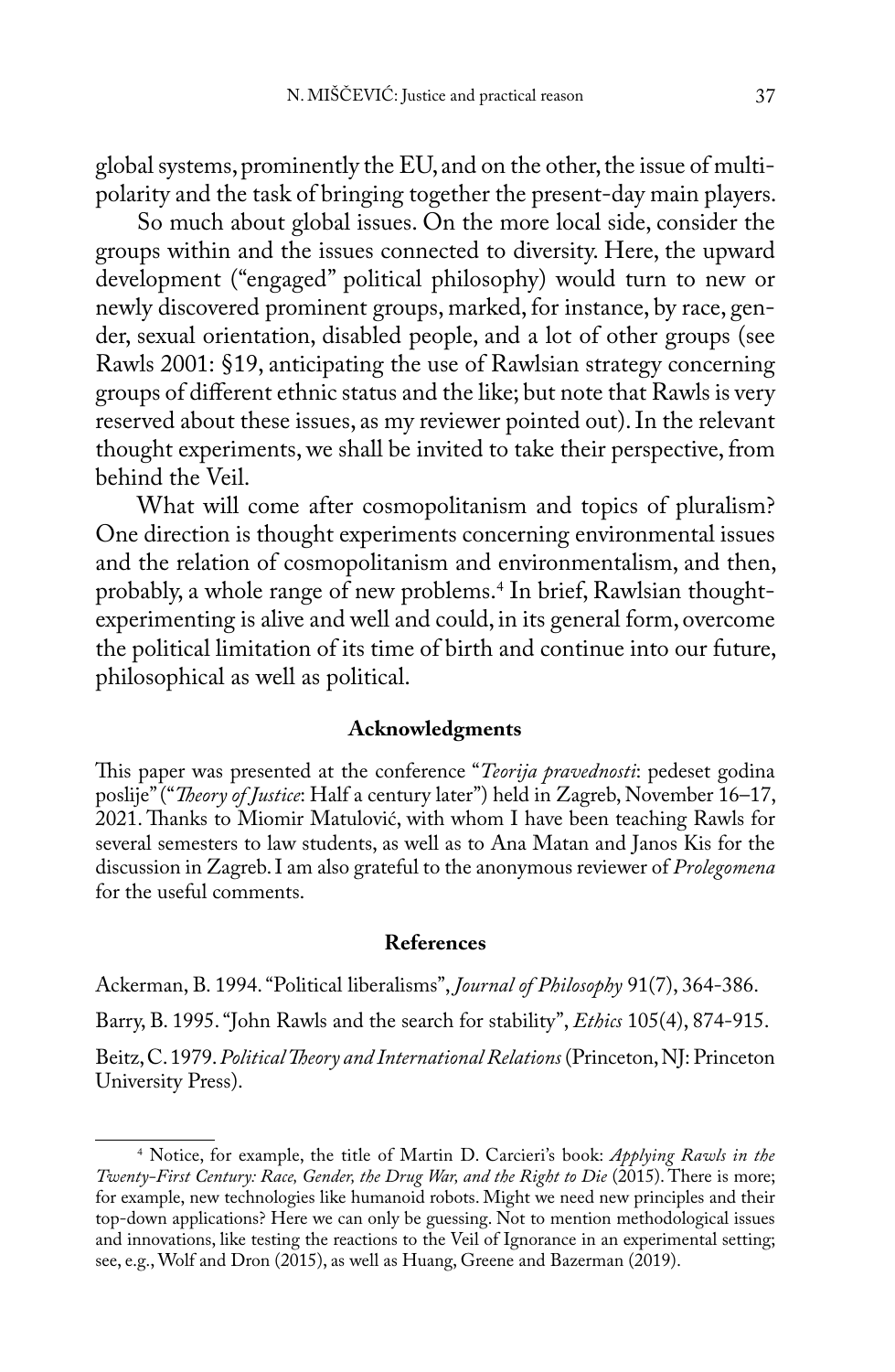Carcieri, M. D. 2015. *Applying Rawls in the Twenty-First Century: Race, Gender, the Drug War, and the Right to Die* (New York: Palgrave Macmillan).

Floyd, J. 2015. "Rawls' methodological blueprint", *European Journal of Political Theory* 16(3), 367-381.

Forrester, K. 2019. *In the Shadow of Justice: Postwar Liberalism and the Remaking of Political Philosophy* (Princeton, NJ: Princeton University Press).

Freeman, S. 2007. *Rawls* (London: Routledge).

Gaus, G. and Thrasher, J. 2015. "Rational choice and the original position: The (many) models of Rawls and Harsanyi", in: T. Hinton (ed.), *The Original Position* (Cambridge: Cambridge University Press), 39-58.

Hinton, T. (ed.). 2015. *The Original Position* (Cambridge: Cambridge University Press).

Holmes, S. 1993. "John Rawls and the limits of tolerance", *The New Republic* (11 October), 39-47.

Huang, K., Greene, J. D. and Bazerman, M. 2019. "Veil-of-ignorance reasoning favors the greater good", Working Paper, October, https://www.pnas.org/content/116/48/23989/tab-article-info

Krasnoff, L. 2015. "The reasonable and the rational", in: J. Mandle and D. A. Reidy (eds.), *The Cambridge Rawls Lexicon* (Cambridge: Cambridge University Press), 692-697.

Mandle, J. and Reidy, D. A. (eds.) 2014. *A Companion to Rawls* (Chichester: Wiley Blackwell).

Miscevic, M. 2022. *Thought Experiments* (Cham: Springer).

Okin, S. M. 1993. "Review of *Political Liberalism*", *American Political Science Review* 87(4), 1010-1011.

Pogge, T. 1989. *Realizing Rawls* (Ithaca, NY: Cornell University Press).

Pogge, T. 2013. "Concluding reflections", in: G. Brock (ed.), *Cosmopolitanism versus Non-Cosmopolitanism* (Oxford: Oxford University Press), 294-320.

Rawls, J. 1971. *A Theory of Justice* (Cambridge, MA: Harvard University Press).

Rawls, J. 1980. "Kantian constructivism in moral theory", *The Journal of Philosophy* 77(9), 515-572.

Rawls, J. 1993. *Political Liberalism* (New York: Columbia University Press).

Rawls, J. 2001. *Justice as Fairness: A Restatement* (Cambridge, MA: Harvard University Press).

Reidy, D. A. 2014. "From philosophical theology to democratic theory", in: J. Mandle and D. A. Reidy (eds.), *A Companion to Rawls* (Chichester: Wiley Blackwell), 9-30.